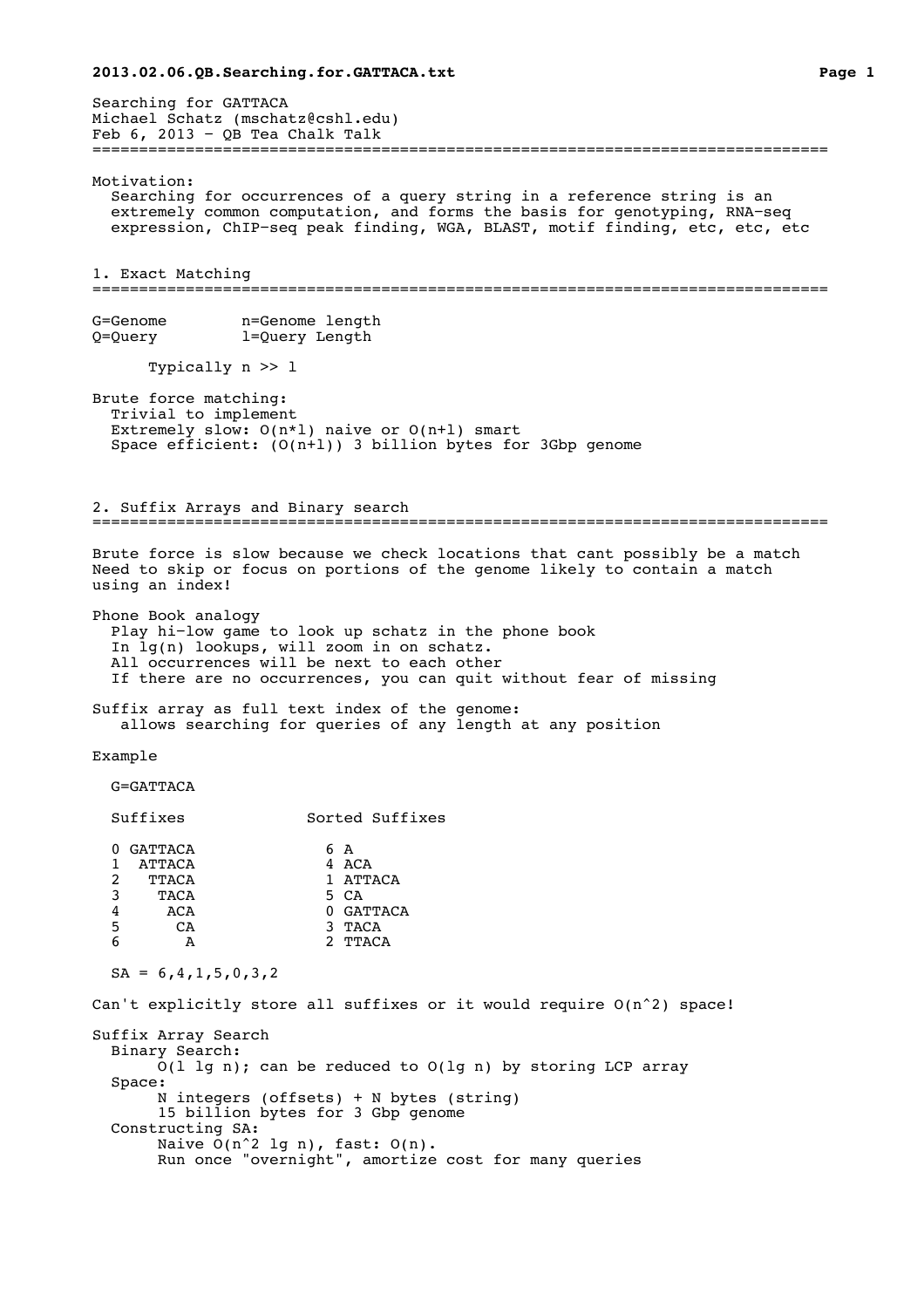3. Burrows−Wheeler Transform =============================================================================== Want compact space  $O(n)$  bytes \*and\* efficient search  $O(\lg n)$  or  $O(1)$ Goal: Optimal space index is 1 byte index per byte of text (full text index) BWT has these properties, plus other cool properties. Named for Michael Burrow and David Wheeler while working at DEC in 1994 Original algorithm by Wheeler in 1983 Currently one of the most popular index structures for genomic searches: Bowtie/Bowtie2/TopHat, BWA, SOAP2, BLASR, ... 3.1 Construction / Definition =============================================================================== Sort all cyclic rotations of G'=G\$ where G is genome and \$ is EOF character that is lexicographically less than all other characters in G Example: G=GATTACA G'=GATTACA\$ Rotations: Sorted (also called BWM) GATTACA\$ \$GATTACA ATTACA\$G A\$GATTAC TTACA\$GA aca\$GATT TACA\$GAT ATTACA\$G

CA\$GATTA GATTACA\$<br>A\$GATTAC TACA\$GAT A\$GATTAC \$GATTACA TTACA\$GA BWT (last column of BWM) -^

ACA\$GATT<br>CA\$GATTA CASGATTA CASGATTA

ACTGA\$TA

That's it, no other tables needed. Not obvious here, but the BWT implicitly encodes the suffix array. Sorting in this way also tends to cluster characters together making it easier to compress −− this was the original motivation for it. Also the key insight for the common bzip2 compression alg.

3.2 Last−first property ===============================================================================

The magic of the BWT is the LF property: The ith occurrence of character C in the last column \*is\* the ith occurrence of character C in the first column. Why is this? Lets consider a schematic diagram of the BWM of a DNA string  $$$  \_ \_ \_ \_ \_ \_ \_ <- By construction, first row starts with \$  $A - - - - - - A$  \_ \_ \_ \_ \_ \_ \_ \_ <- Followed by section for A  $A$  \_ \_ \_ \_ \_ \_ \_ ... C \_ \_ \_ \_ \_ \_ \_ C \_ \_ \_ \_ \_ \_ \_ <− Followed by C C \_ \_ \_ \_ \_ \_ \_ ... G \_ \_ \_ \_ \_ \_ \_ G \_ \_ \_ \_ \_ \_ \_ <− Followed by G G \_ \_ \_ \_ \_ \_ \_ ...  $\frac{T}{m}$  — — — — — — — T \_ \_ \_ \_ \_ \_ \_ <− Followed by T  $\frac{\text{T}}{\text{T}}$   $-$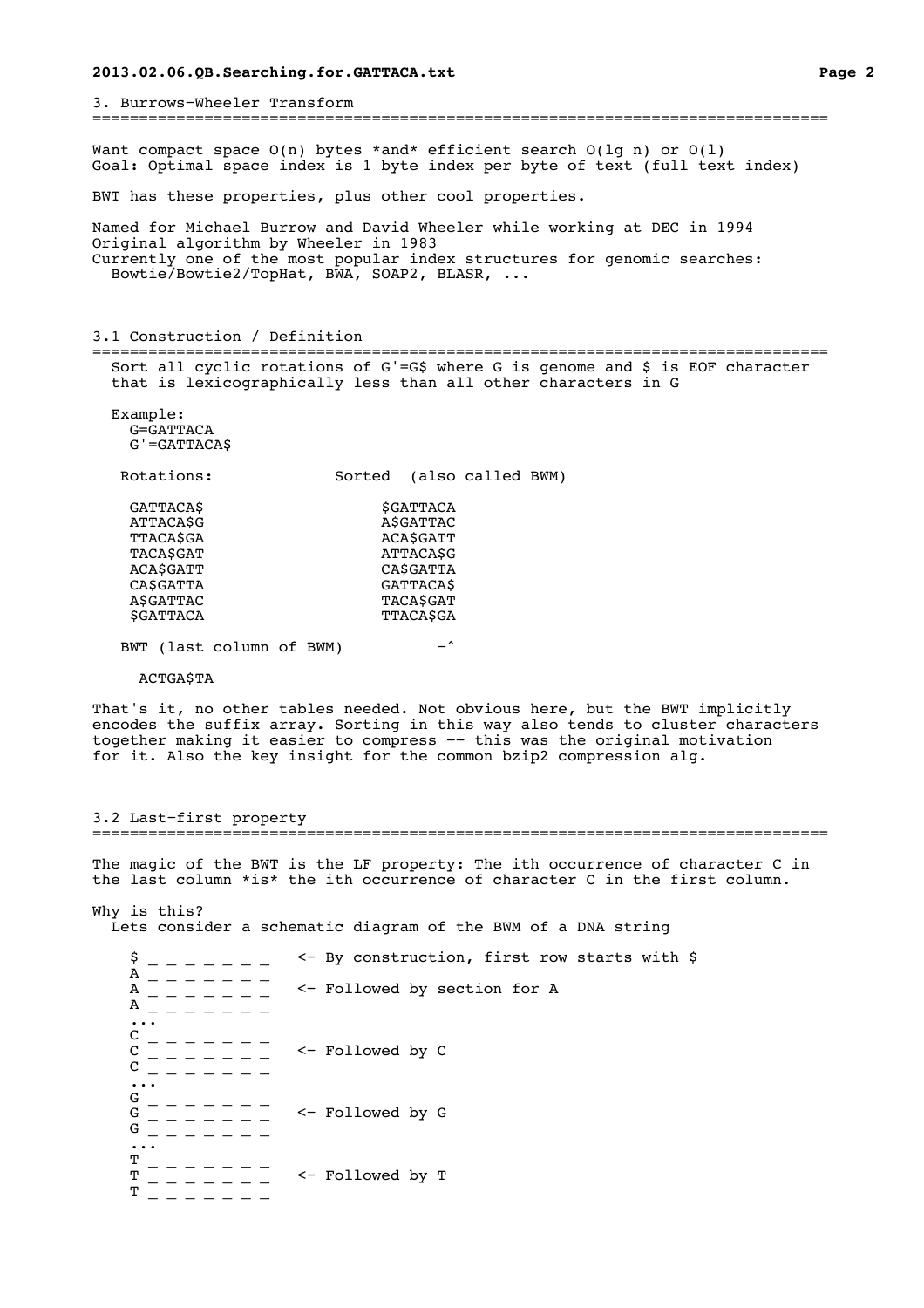Lets call those three rotations that start with C rotations X, Y, and Z The first character of each of those rotations is x, y, z (without loss of generality −− we don't know what those strings are, but we can label the characters)

 ... C x X X X X X X C y Y Y Y Y Y Y C z Z Z Z Z Z Z ...

Now since the BWM contains \*every\* cyclic rotation, we know those 3 C strings will also be rotated like so, someplace else in the BWM

| CxXXXXXX |               | xxxxxxxc        |
|----------|---------------|-----------------|
| CVYYYYYY | $\Rightarrow$ | <i>vYYYYYYC</i> |
| CzZZZZZZ |               | 2.2.2.2.2.2.C   |

Key insight: Since the rotations are sorted, we know that  $X < Y < Z$ and  $x \leq y \leq z$ . As such their relative placement must also be in sorted order in the BWM when C is rotated to the last column.

| \$<br>Α<br>A                                                 | $A \times X \times X \times X \times C$ <- Possible location of X (x=A) |  |
|--------------------------------------------------------------|-------------------------------------------------------------------------|--|
| $\cdots$<br>C x X X X X X X<br>Суүүүүүү<br>$C$ z z z z z z z | <- Original locations of X, Y, Z                                        |  |
| $\cdots$<br>G Y<br>G<br>G                                    | Y Y Y Y <- Possible location of Y (must be below X, y=G)                |  |
| т<br>т<br>Z Z Z Z C<br>z                                     | $\leq$ Possible location of Z (must be below Y, z=T)                    |  |

Last−First property is actually a statement of the \*rest\* of the rotation. When they are sorted as the second character of the rotation, they are also sorted when they are the first character of the rotation so the ranks must be the same.

3.2 Unwinding the BWT ===============================================================================

How can we use the LF-property to reconstruct G from BWT(G)?<br>Say the BWT is ACTTGA\$TTAA (11 characters) Say the BWT is ACTTGA\$TTAA (11 characters) This means the genome must looks like \_ \_ \_ \_ \_ \_ \_ \_ \_ \_ \$ 1 2 3 4 5 6 7 8 9 0 1

Since the BWT is a permutation of G, we actually know a lot about how the BWM must look: 1x\$, 4xA, 1xC, 1xG, 4xT

And the BWM must look like

 1 2 3 4 5 6 7 8 9 0 1  $\beta$  \_ \_ \_ \_ \_ \_ \_ \_ \_ A <- By construction, \$ is first  $A$  \_ \_ \_ \_ \_ \_ \_ \_ \_ C <- Must have 4 A rows  $A$  - - - - - - - - - C <- M<br>  $A$  - - - - - - - - - m<br>  $A$  $A$  \_ \_ \_ \_ \_ \_ \_ \_ \_ T  $''$ A \_ \_ \_ \_ \_ \_ \_ \_ \_ G " C \_ \_ \_ \_ \_ \_ \_ \_ \_ A <− 1 C row G \_ \_ \_ \_ \_ \_ \_ \_ \_ \_ \$ <− 1 G row T \_ \_ \_ \_ \_ \_ \_ \_ \_ T <− 4 T rows  $\mathbf{T}$  , and  $\mathbf{T}$  , and  $\mathbf{T}$  , and  $\mathbf{T}$  , and  $\mathbf{T}$  , and  $\mathbf{T}$  , and  $\mathbf{T}$  , and  $\mathbf{T}$  $\texttt{T}$  \_ \_ \_ \_ \_ \_ \_ \_ \_ A " T \_ \_ \_ \_ \_ \_ \_ \_ \_ A " ^− Last column defined by the BWT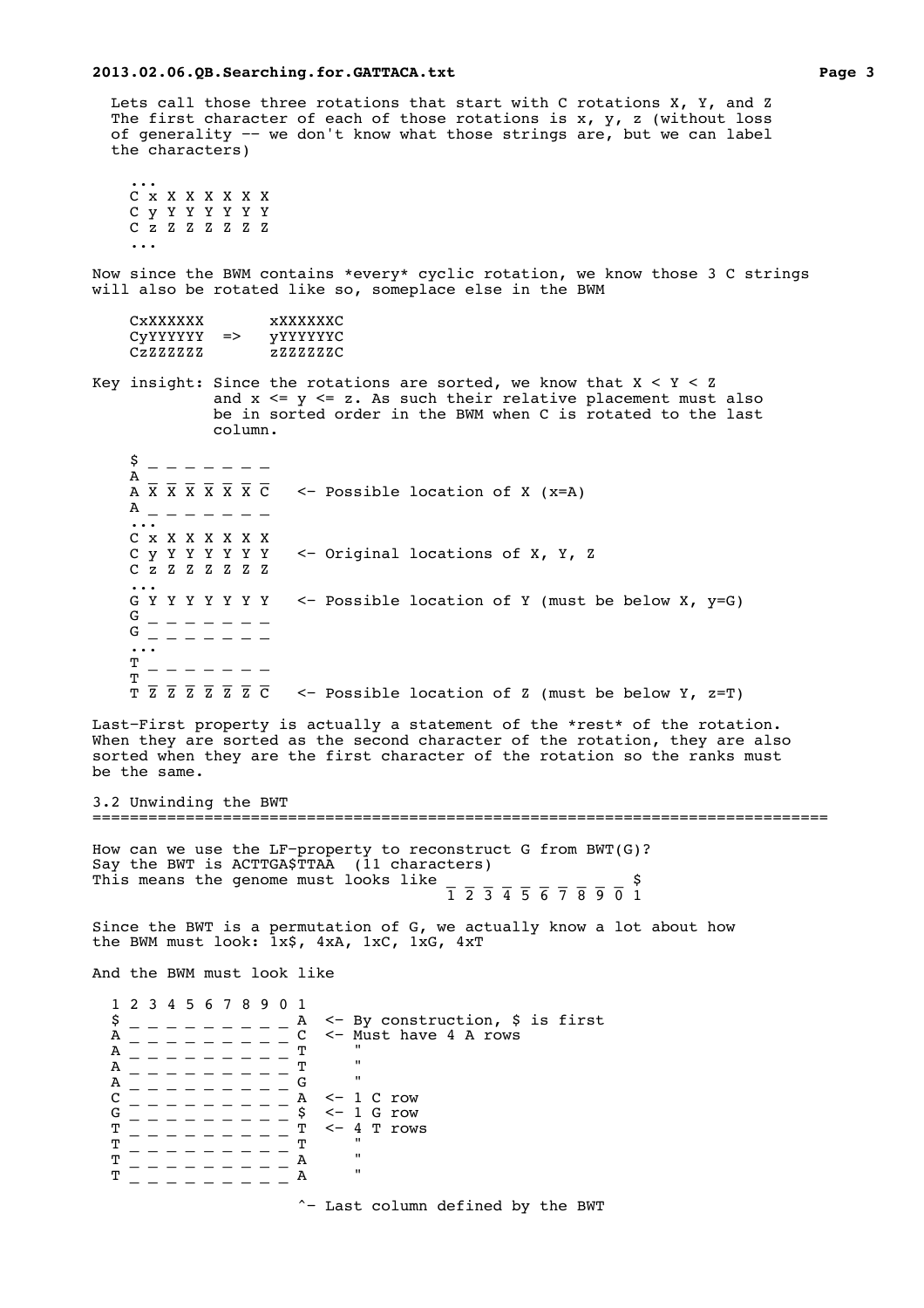Since, the first row starts with '\$' and the last character in that row is A, we know the last character of the genome is A.

$$
\overline{1} \ \overline{2} \ \overline{3} \ \overline{4} \ \overline{5} \ \overline{6} \ \overline{7} \ \overline{8} \ \overline{9} \ \overline{0} \ \overline{1}
$$

With this we know the last character is A. So what is the character that comes before that A? There are 4 rows that start with A, so the character must be one of C,T,T, or G, but which one is it? Here is where we can use the LF property: the A in the last column of \$...A is the first A, so this corresponds to the first row with A. The BWM must be:

 1 2 3 4 5 6 7 8 9 0 1  $\texttt{\$}$   $\texttt{\_}$   $\texttt{\_}$   $\texttt{\_}$   $\texttt{\_}$   $\texttt{\_}$   $\texttt{\_}$   $\texttt{\_}$   $\texttt{\_}$   $\texttt{\_}$   $\texttt{\_}$   $\texttt{\_}$   $\texttt{\_}$   $\texttt{\_}$   $\texttt{\_}$   $\texttt{\_}$   $\texttt{\_}$   $\texttt{\_}$   $\texttt{\_}$   $\texttt{\_}$   $\texttt{\_}$   $\texttt{\_}$   $\texttt{\_}$   $\texttt{\_}$   $\texttt{\$ 1st A in first −> A \$ \_ \_ \_ \_ \_ \_ \_ C <- Must precede that A ...

Now we know the character before A\$ must be C:

$$
\overline{1} \quad \overline{2} \quad \overline{3} \quad \overline{4} \quad \overline{5} \quad \overline{6} \quad \overline{7} \quad \overline{8} \quad \overline{9} \quad 0 \quad 1
$$

Now this row has the 1st C in the last column, so that must correspond to the 1st C in the first column

|                                     | 1 2 3 4 5 6 7 8 9 0 1<br>$C \le -1st C$<br>A<br>m<br>А |
|-------------------------------------|--------------------------------------------------------|
| 1st C in first $\rightarrow$ C A \$ | А<br>A <- must precede that A                          |

Now we know the genome must be:

\_ \_ \_ \_ \_ \_ \_ A C A \$ 1 2 3 4 5 6 7 8 9 0 1

Use the LF again

|                                       | 1 2 3 4 5 6 7 8 9 0 1               |
|---------------------------------------|-------------------------------------|
|                                       | S                                   |
|                                       | AS                                  |
| 2nd A in first $\rightarrow$ A C A \$ | $\sim$ preceded by T<br>ጥ           |
|                                       | m<br>Α                              |
|                                       | А                                   |
|                                       | $A \le -2nd A$ in last<br>Ś.<br>C A |
|                                       | $\cdots$                            |

Now we know the genome must be:

 \_ \_ \_ \_ \_ \_ T A C A \$ 1 2 3 4 5 6 7 8 9 0 1

Use the LF again:

 1 2 3 4 5 6 7 8 9 0 1  $\mathsf{S}$  \_ \_ \_ \_ \_ \_ \_ \_ A  $A \times 2 = 2 = 2 = 2 = 2$ A C A \$ \_ \_ \_ \_ \_ T <− 1st T in last  $A$  \_ \_ \_ \_ \_ \_ \_ <sup>T</sup> A \_ \_ \_ \_ \_ \_ \_ \_ G  $C \overline{A} \overline{S}$   $\overline{S}$   $\overline{S}$   $\overline{S}$   $\overline{S}$   $\overline{S}$   $\overline{S}$   $\overline{S}$   $\overline{S}$   $\overline{S}$   $\overline{S}$   $\overline{S}$   $\overline{S}$   $\overline{S}$   $\overline{S}$   $\overline{S}$   $\overline{S}$   $\overline{S}$   $\overline{S}$   $\overline{S}$   $\overline{S}$   $\overline{S}$   $\overline{S}$   $\overline{S}$ G \_ \_ \_ \_ \_ \_ \_ \_ \_ \$ 1st T in first  $\rightarrow$  T  $\overline{A}$  C  $\overline{A}$   $\overline{S}$   $\overline{C}$   $\overline{C}$   $\overline{C}$   $\overline{C}$   $\overline{C}$   $\overline{C}$   $\overline{C}$   $\overline{C}$   $\overline{C}$   $\overline{C}$   $\overline{C}$   $\overline{C}$   $\overline{C}$   $\overline{C}$   $\overline{C}$   $\overline{C}$   $\overline{C}$   $\overline{C}$   $\overline{C}$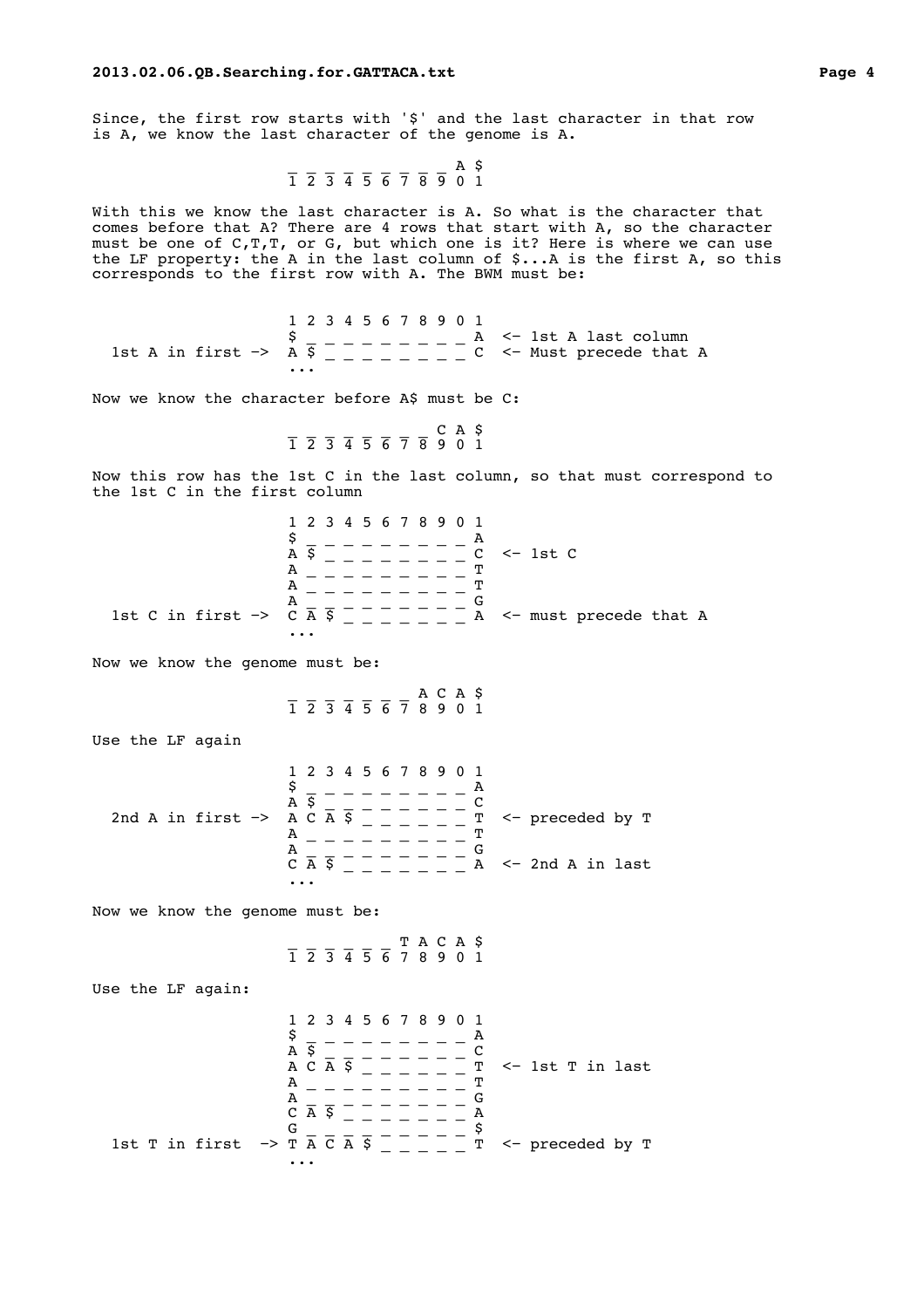Now we know the genome must be:

 \_ \_ \_ \_ \_ T T A C A \$ 1 2 3 4 5 6 7 8 9 0 1

| Use the LF again                                                |                                                                                                                                                                                                                                                                                                                                                                                                                                                                                                                                                                                                                        |
|-----------------------------------------------------------------|------------------------------------------------------------------------------------------------------------------------------------------------------------------------------------------------------------------------------------------------------------------------------------------------------------------------------------------------------------------------------------------------------------------------------------------------------------------------------------------------------------------------------------------------------------------------------------------------------------------------|
| 3rd T in first $\rightarrow$<br>Now we know the genome must be: | 1 2 3 4 5 6 7 8 9 0 1<br>\$<br>А<br>$\overline{A}$ $\overline{S}$<br>C<br>$AC\overline{A}$ $\overline{S}$ $\overline{\phantom{S}}$<br>T<br>T<br>А<br>G<br>А<br>$C$ $\overline{A}$ $\overline{S}$<br>Α<br>\$<br>G<br>$T \overline{A} \overline{C} \overline{A} \overline{S}$<br>$T \leftarrow 3rd$ T in last<br>т<br>Т<br>$\overline{T}$ $\overline{T}$ $\overline{A}$ $\overline{C}$ $\overline{A}$ $\overline{S}$<br>$A \leftarrow$ preceded by A<br>т<br>А                                                                                                                                                           |
|                                                                 | $\frac{1}{1}$ $\frac{1}{2}$ $\frac{1}{3}$ $\frac{1}{4}$ $\frac{1}{5}$ 6 7 8 9 0 1                                                                                                                                                                                                                                                                                                                                                                                                                                                                                                                                      |
|                                                                 |                                                                                                                                                                                                                                                                                                                                                                                                                                                                                                                                                                                                                        |
| Use the LF again                                                |                                                                                                                                                                                                                                                                                                                                                                                                                                                                                                                                                                                                                        |
| 3rd A in first $\rightarrow$<br>Now we know the genome must be: | 1 2 3 4 5 6 7 8 9 0 1<br>\$<br>А<br>$\overline{A}$ $\overline{S}$<br>$\mathbf C$<br>$\begin{array}{ccccc}\nA & \text{S} & \text{A} & \text{C} & \text{A} & \text{A} & \text{C} & \text{A} & \text{A} & \text{A} & \text{T} & \text{T} & \text{A} & \text{C} & \text{A} & \text{A} & \text{T}\n\end{array}$<br>Т<br>T <- preceded by T<br>G<br>А<br>$\overline{C}$ $\overline{A}$ $\overline{S}$<br>А<br>\$<br>G<br>$\overline{T} \overline{A} \overline{C} \overline{A} \overline{S}$<br>T<br>T<br>т<br>$T \overline{T} \overline{A} \overline{C} \overline{A} \overline{S}$<br>$A \leftarrow 3rd A$ in last<br>т<br>А |
|                                                                 | $\frac{1}{1}$ $\frac{1}{2}$ $\frac{1}{3}$ $\frac{1}{4}$ $\frac{1}{5}$ $\frac{1}{6}$ $\frac{1}{7}$ $\frac{1}{8}$ $\frac{1}{9}$ $\frac{1}{1}$                                                                                                                                                                                                                                                                                                                                                                                                                                                                            |
| Use the LF again                                                |                                                                                                                                                                                                                                                                                                                                                                                                                                                                                                                                                                                                                        |
| 2nd T in first $\rightarrow$<br>Now we know the genome must be: | 1 2 3 4 5 6 7 8 9 0 1<br>\$<br>A<br>А<br>$\overline{\xi}$<br>C<br>$A C \overline{A}$ \$<br>Т<br>A T T A C A S<br>$T \le -2nd$ T in last<br>G<br>A<br>$C$ $\overline{A}$ $\overline{S}$<br>A<br>\$<br>G<br>$T \overline{A} \overline{C} \overline{A} \overline{S}$<br>T<br>$T \leftarrow$ preceded by $T$<br>TATTACAS<br>T T A C A \$<br>Α<br>т<br>Α                                                                                                                                                                                                                                                                    |
|                                                                 | ттаттаса ș                                                                                                                                                                                                                                                                                                                                                                                                                                                                                                                                                                                                             |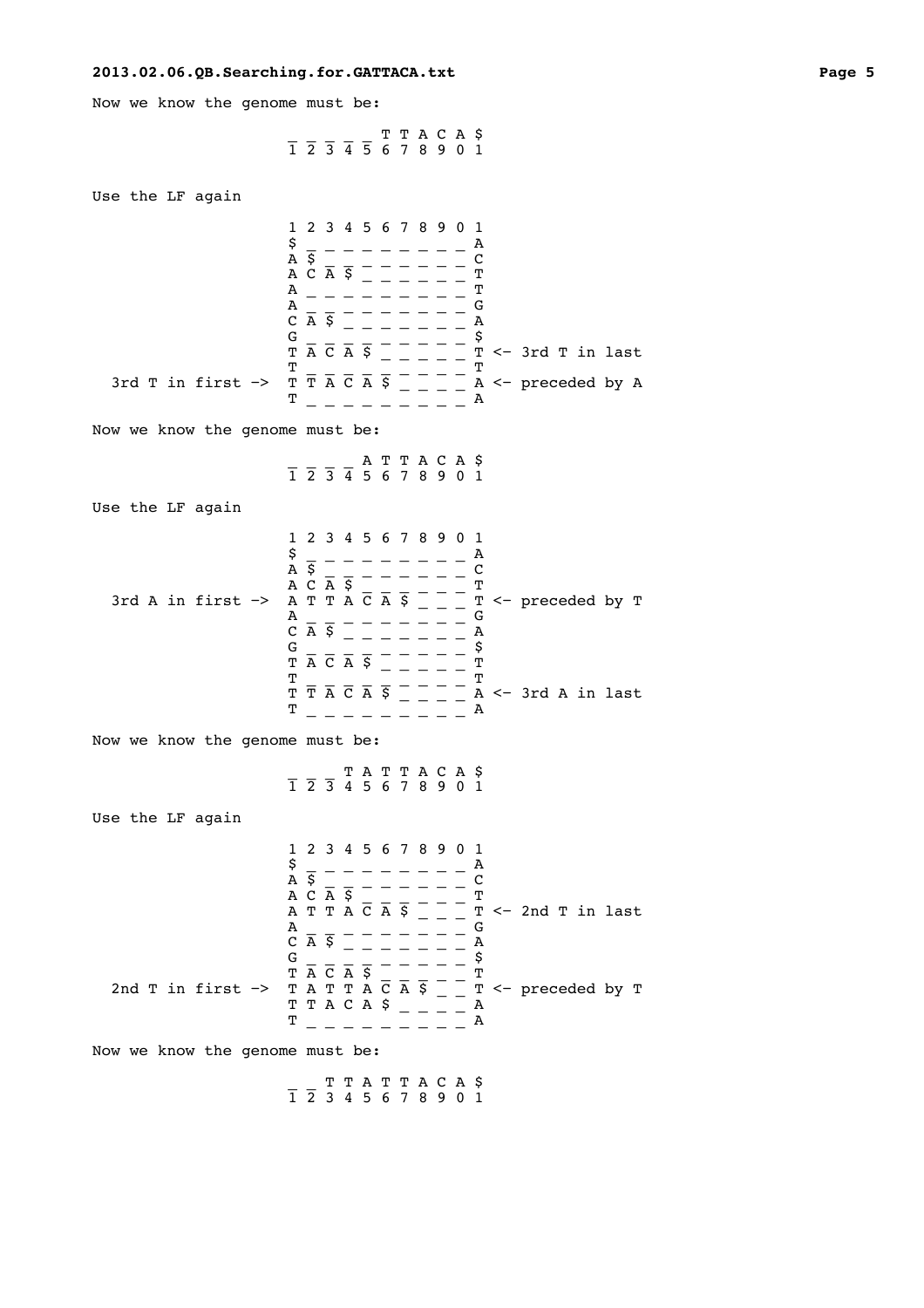Use the LF again

 1 2 3 4 5 6 7 8 9 0 1  $\frac{5}{A}$   $\frac{1}{5}$  - - - - - - -  $\frac{A}{C}$  A \$ \_ \_ \_ \_ \_ \_ \_ \_ C A C A  $\overline{S}$  \_ \_ \_ \_ \_ T A T T A C A \$ \_ \_ \_ T  $A$  \_ \_ \_ \_ \_ \_ \_ G  $C \overline{A} \overline{S}$   $\overline{S}$   $\overline{S}$   $\overline{S}$   $\overline{S}$   $\overline{S}$   $\overline{S}$   $\overline{S}$   $\overline{S}$   $\overline{S}$   $\overline{S}$   $\overline{S}$   $\overline{S}$   $\overline{S}$   $\overline{S}$   $\overline{S}$   $\overline{S}$   $\overline{S}$   $\overline{S}$   $\overline{S}$   $\overline{S}$   $\overline{S}$   $\overline{S}$   $\overline{S}$  $G = \begin{bmatrix} 1 & 1 \\ 1 & 1 \\ 1 & 1 \end{bmatrix} = \begin{bmatrix} 2 & 1 \\ 1 & 1 \\ 1 & 1 \end{bmatrix} = \begin{bmatrix} 5 & 5 \\ 5 & 1 \\ 1 & 1 \end{bmatrix}$  $\begin{array}{cc} \text{T} & \overline{\text{A}} & \overline{\text{C}} & \overline{\text{A}} & \overline{\text{S}} & \_\ \end{array} \begin{array}{c} \text{I} & \text{T} \end{array}$  T A T T A C A \$ \_ \_ T <− 4th T in last T T A C A \$ \_ \_ \_ \_ A 4th T in first −> T T A T T A C A \$ \_ A <− preceded by A Now we know the genome must be: \_ A T T A T T A C A \$ 1 2 3 4 5 6 7 8 9 0 1 Use the LF again 1 2 3 4 5 6 7 8 9 0 1  $\mathsf{S}$  \_ \_ \_ \_ \_ \_ \_ \_ A  $A \times 2 = 2 = 2 = 2 = 2$ A C A  $\overline{S}$  \_ \_ \_ \_ \_ T A T T A  $\overline{\text{C}}$   $\overline{\text{A}}$   $\overline{\text{S}}$   $\overline{\text{C}}$   $\overline{\text{C}}$   $\overline{\text{A}}$ 4th A in first  $\rightarrow$  A T T A T T A C A  $\frac{1}{5}$  G  $\leq$  preceded by G C A \$ \_ \_ \_ \_ \_ \_ \_ A G \_ \_ \_ \_ \_ \_ \_ \_ \_ \$  $\begin{array}{cc} \text{T} & \overline{\text{A}} & \overline{\text{C}} & \overline{\text{A}} & \overline{\text{S}} & \end{array} \hspace{.2cm} \begin{array}{c} \text{I} & \text{T} \end{array}$ T A T T A  $\overline{\text{C}}$  A  $\overline{\text{S}}$   $\overline{\text{C}}$   $\overline{\text{C}}$ T T A C A \$ \_ \_ \_ \_ A T T A T T A C A  $\bar{S}$   $\bar{S}$   $\bar{A}$   $\leq$  4th A in last Now we know the genome must be: G A T T A T T A C A \$ 1 2 3 4 5 6 7 8 9 0 1 At this point we can stop because we have processed all 11 characters, or we could apply the LF rule again, jump to the first G, and recognize the last column had a \$. 1 2 3 4 5 6 7 8 9 0 1  $\mathsf{S}$  \_ \_ \_ \_ \_ \_ \_ \_ A  $A \times 2 = 2 = 2 = 2 = 2$  $A$  C  $\overline{A}$   $\overline{S}$   $\overline{S}$   $\overline{S}$   $\overline{S}$   $\overline{S}$   $\overline{S}$   $\overline{S}$   $\overline{S}$   $\overline{S}$   $\overline{S}$   $\overline{S}$   $\overline{S}$   $\overline{S}$   $\overline{S}$   $\overline{S}$   $\overline{S}$   $\overline{S}$   $\overline{S}$   $\overline{S}$   $\overline{S}$   $\overline{S}$   $\overline{S}$   $\overline{S}$ A T T A C A \$ \_ \_ \_ T A T T A T T A  $\overline{C}$   $\overline{A}$   $\overline{S}$   $\overline{G}$   $\leq$  - 1st G in last CAS  $C A S = \overline{A} \overline{T} \overline{T} \overline{A} \overline{C} \overline{A} S$ <br>1st G in first -> G A T  $\overline{T} \overline{A} \overline{T} \overline{T} \overline{A} \overline{C} \overline{A} S$  $G A T T \overline{T} \overline{A} T T \overline{T} \overline{A} \overline{C} \overline{A} S \leftarrow-$  all done!<br>T A C A S T A C A \$ \_ \_ \_ \_ T T A T T A C A \$ \_ \_ T T T A C A \$ \_ \_ \_ \_ A T T A T T A  $\overline{C}$  A  $\overline{S}$   $\overline{\phantom{S}}$  A

In this way we can UNWIND the BWT back to the original genome. If we didn't start UNWINDING from the first row, we could determine the prefix (offset) of any row in the BWT. (See below)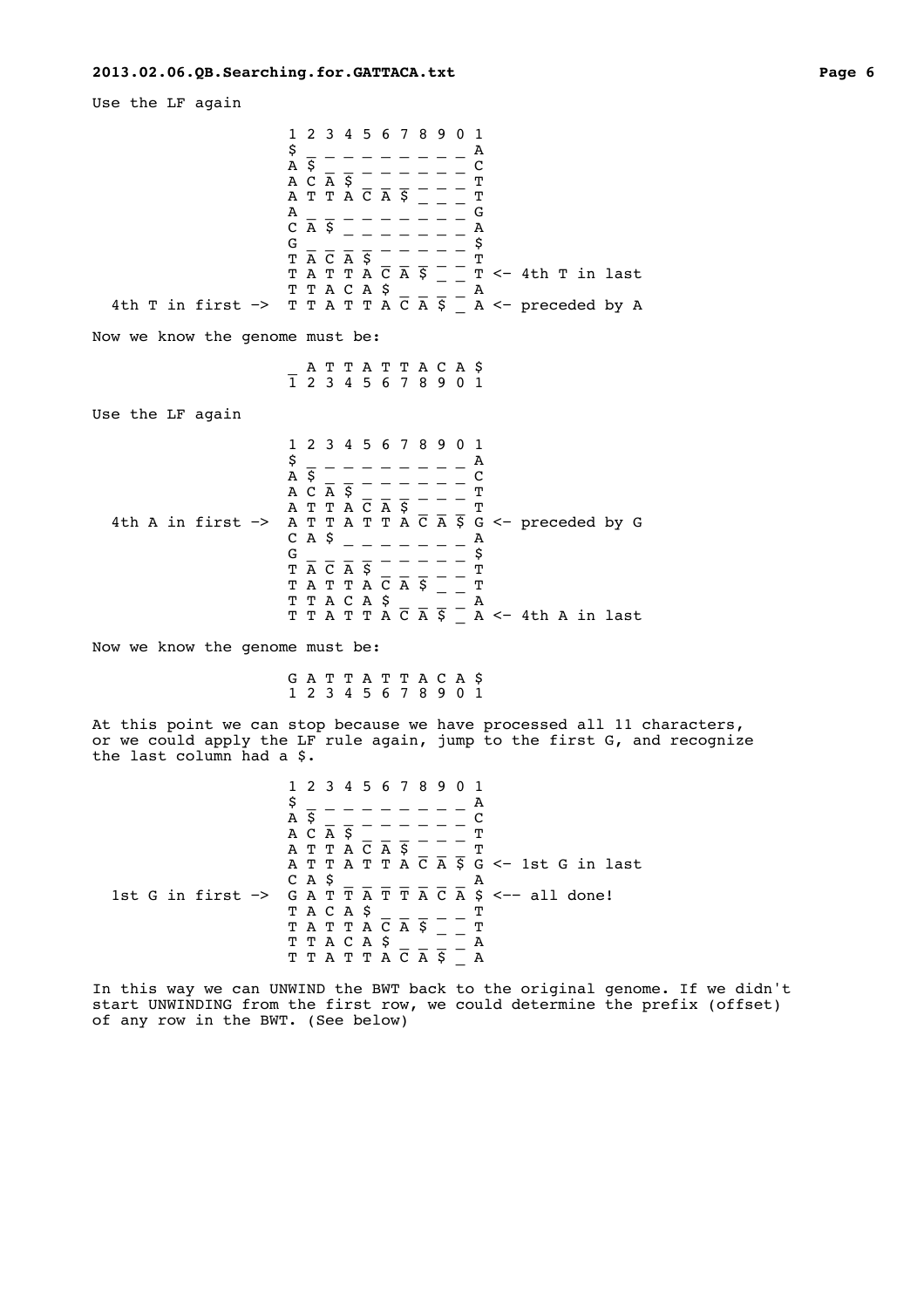3.3 Exact Matching ===============================================================================

Great, we can use LF to unwind the BWT back to the original genome. Amazingly we can using a variant of LF to rapidly compute exact matches. The variant of LF called LFc "pretends" that a given character is present at the end of a given row.

General points: 2 phases:

- 1. Use LFc to find a range of rows in the BWM that exactly match,
- similar to how binary search identifies a range of rows
- 2. For each row, UNWIND back to the beginning of the genome to find the genome location (as opposed to the SA offset)
- Scan the query string backwards from end to beginning using LFc l times
	- 1. Use a top pointer and bottom pointer to track current valid range
	- 2. We know the query does not exist if top >= bottom
	- 3. Basic algorithm only supports exact matches

Example: Find all occurrences of ATT in BWT of ACTTGA\$TTAA (The answer should be positions 2 and 5)

From the BWT we can count characters to write the first column. The rest of the matrix is hidden. Initialize top pointer to first row, and bottom pointer to just beyond last row, and pretend that character is a T since that is the last character of ATT

 top −> \$...A <− if this was a T it would be the 1st T A...C A...T A...T A...G C...A G...\$ T...T T...T T...A  $T...A$ bot −> <− if this was a T it would be the 5th T

Apply the LFc to jump to the range between the 1st and 5th T

 \$...A A...C A...T A...T A...G C...A G...\$ top −> T...T T...T T...A T...A bot −>

This defines that range of rows that all start with 'T'. Now apply LFc pretending the last character was 'T' (since this is the second T)

 \$...A A...C A...T A...T A...G C...A G...\$ top −> T...T <− if this was a T it would be the 3rd T T...T T...A  $T...A$ <br>bot  $\rightarrow$ bot −> <− if this was a T it would be the 5th T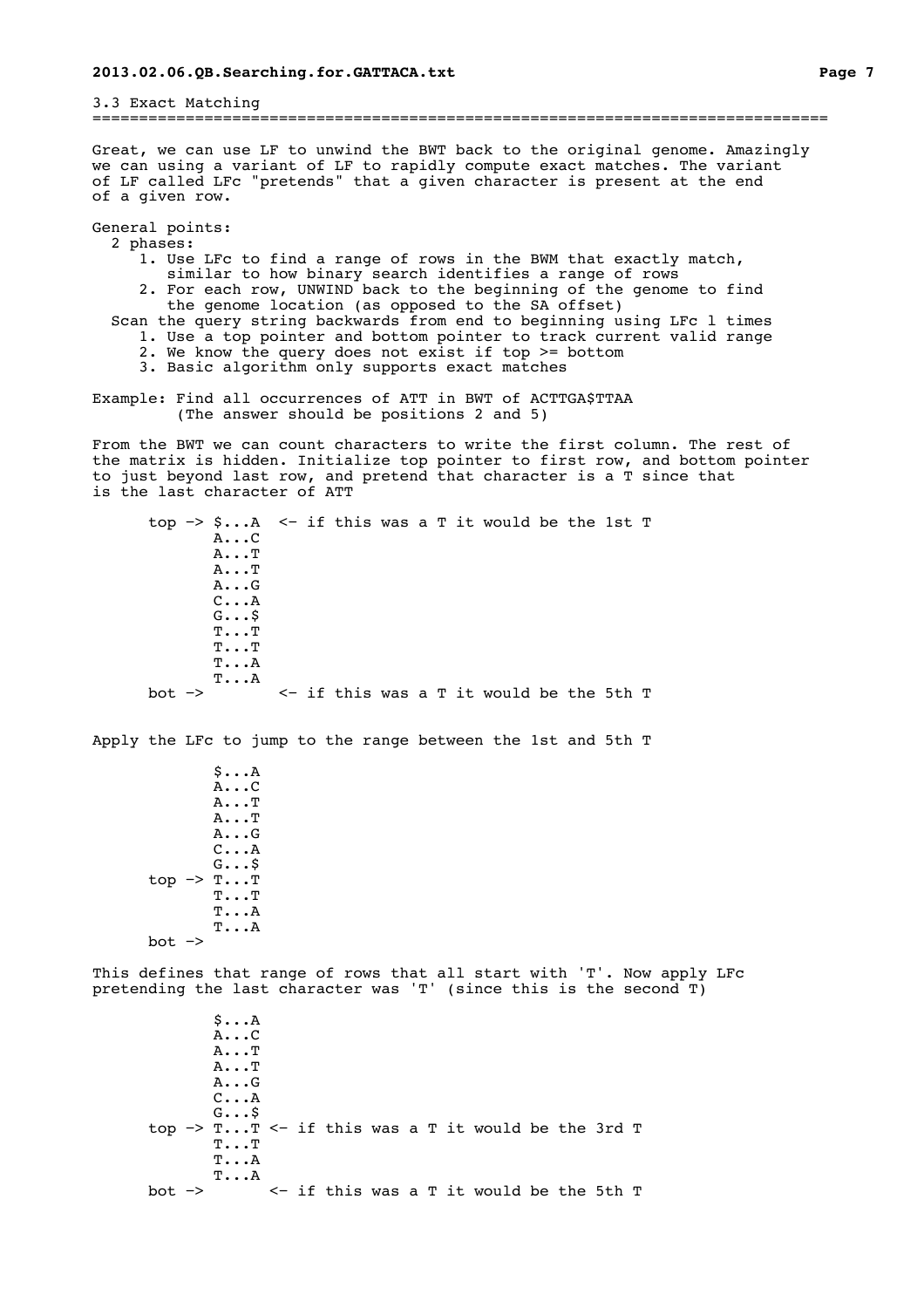Apply LFc \$...A A...C A...T A...T A...G C...A G...\$ T...T T...T top −> T...A T...A bot −> This defines the range of rows that begin 'TT'. Apply LFc with A \$...A A...C A...T

 A...T A...G C...A G...\$ T...T T...T top −> T...A <− If this was an A it would be the 3rd A  $T...A$ <br>bot  $\rightarrow$ bot −> <− If this was an A it would be the 5th A

Apply LFc

|        | \$A                            |
|--------|--------------------------------|
|        | AC                             |
|        | $A \cdot \cdot \cdot T$        |
|        | top $\rightarrow$ AT           |
|        | A.G                            |
| bot -> | $C \ldots A$                   |
|        | $G \ldots S$                   |
|        | $\texttt{T} \ldots \texttt{T}$ |
|        | ጥጥ                             |
|        | <b>T</b> A                     |
|        | <b>T</b> A                     |

Success! We have processed all the query characters and top < bot so we have a valid range of rows  $(3,5)$ . Apply UNWIND(3) and UNWIND(4) to find the locations in the original genome

UNWIND(3)

2nd T 4th T 4th A 1st G \$...A \$...A \$...A \$...A \$...A A...C A...C A...C A...C A...C A...T A...T A...T A...T A...T start −> A...T – A...T A...T A...T A...T A...T<br>A...G | A...G A...G – A...G – A...G A...G | A...G A...G − A...G − C...A | C...A  $C...A \quad C...A \quad C...A \quad C...A \quad C...A$  G...\$ | G...\$ G...\$ | G...\$ − G...\$ <− offset 5 T...T | T...T | T...T | T...T T...T  $T...T$  −  $T...T$  −  $T...T$   $T...T$   $T...T$   $T...A$ <br> $T...A$   $T...A$   $T...A$   $T...A$   $T...A$  T...A T...A | T...A | T...A T...A  $-$  T...A  $$ shift: 1 2 3 4

UNWIND(4) is just like starting at the 4th A.